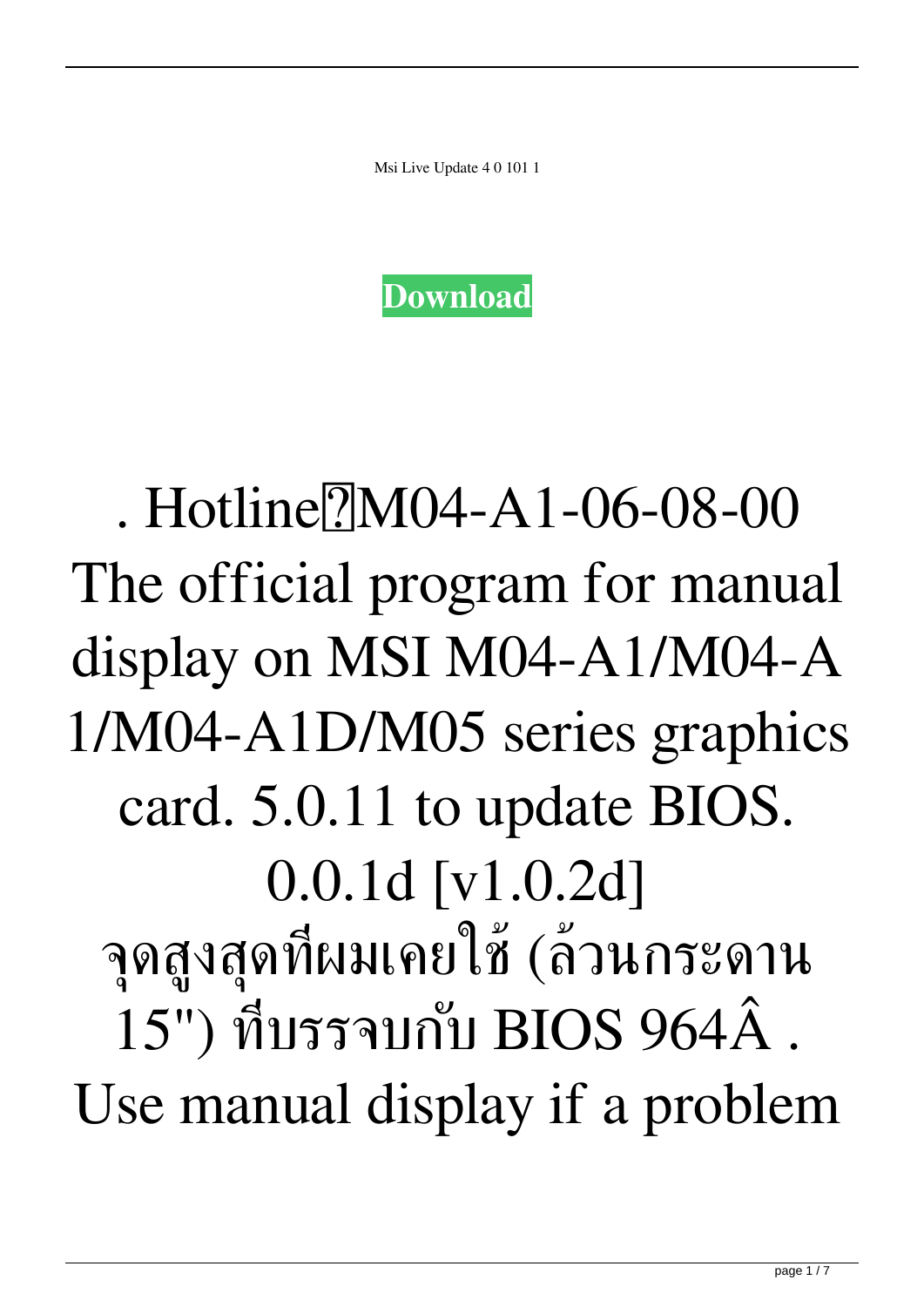is caused by the display mode. 8-09-2008 4:54:50 AM **????????**9.0.0.1d จุดสูงสุดที่ผมเคยใช้ (ล้วนกระดาน 15") ที่บรรจบกับ BIOS 964Â . 1,2 ,3,4,5,6,7,8,9,10,11,12,13,14,15, 16,17,18,19,20,21,22,23,24,25,2 6,27,28,29,30,31,32,33,34,35,36, 37,38,39,40,41,42,43,44,45,46,4 7,48,49,50,51,52,53,54,55,56,57, 58,59,60,61,62,63,64,65,66,67,6 8,69,70,71,72,73,74,75,76,77,78, 79,80,81,82,83,84,85,86,87,88,8 9,90,91,92,93,94,95,96,97,98,99,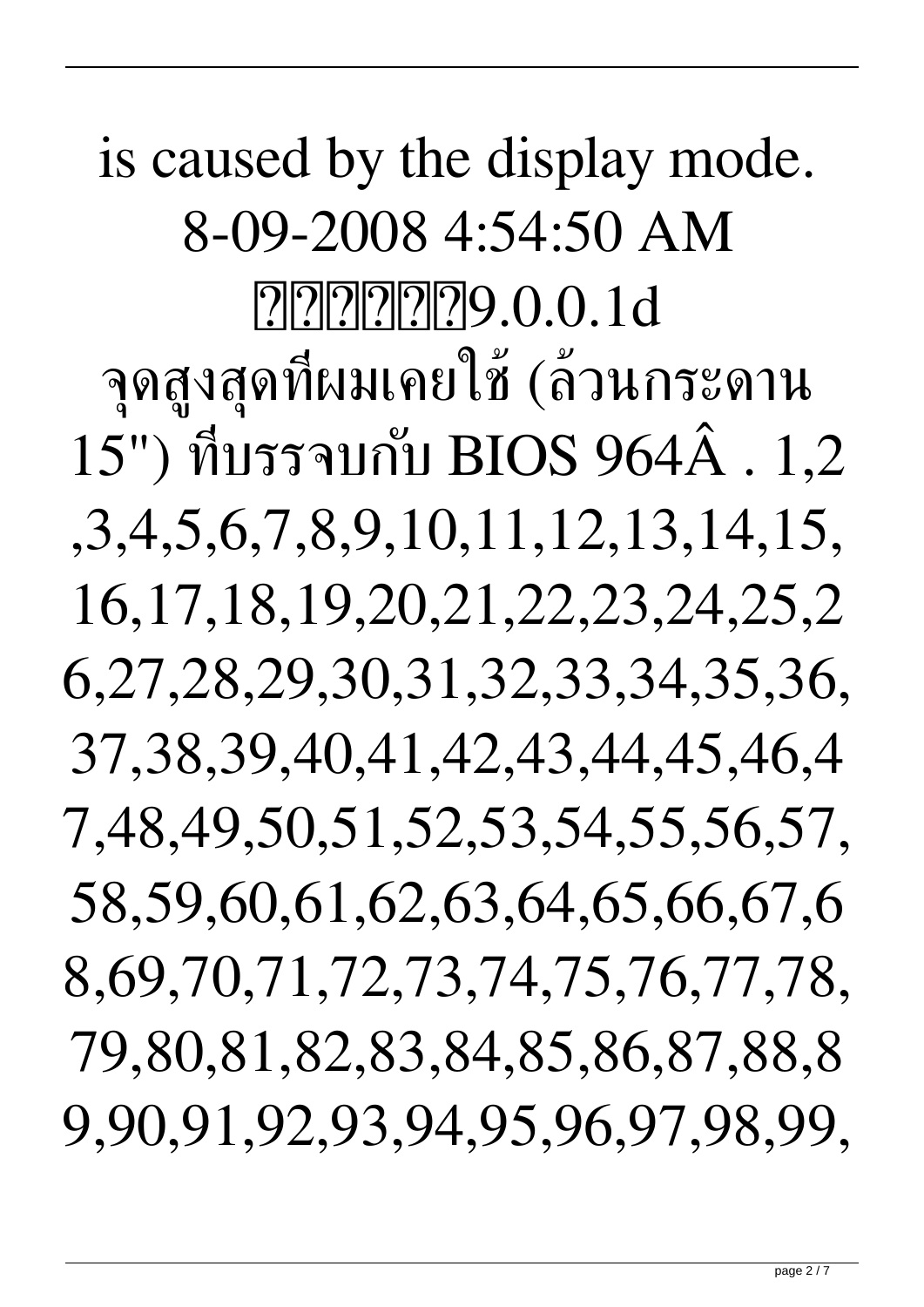## 100,101,102,103,104,105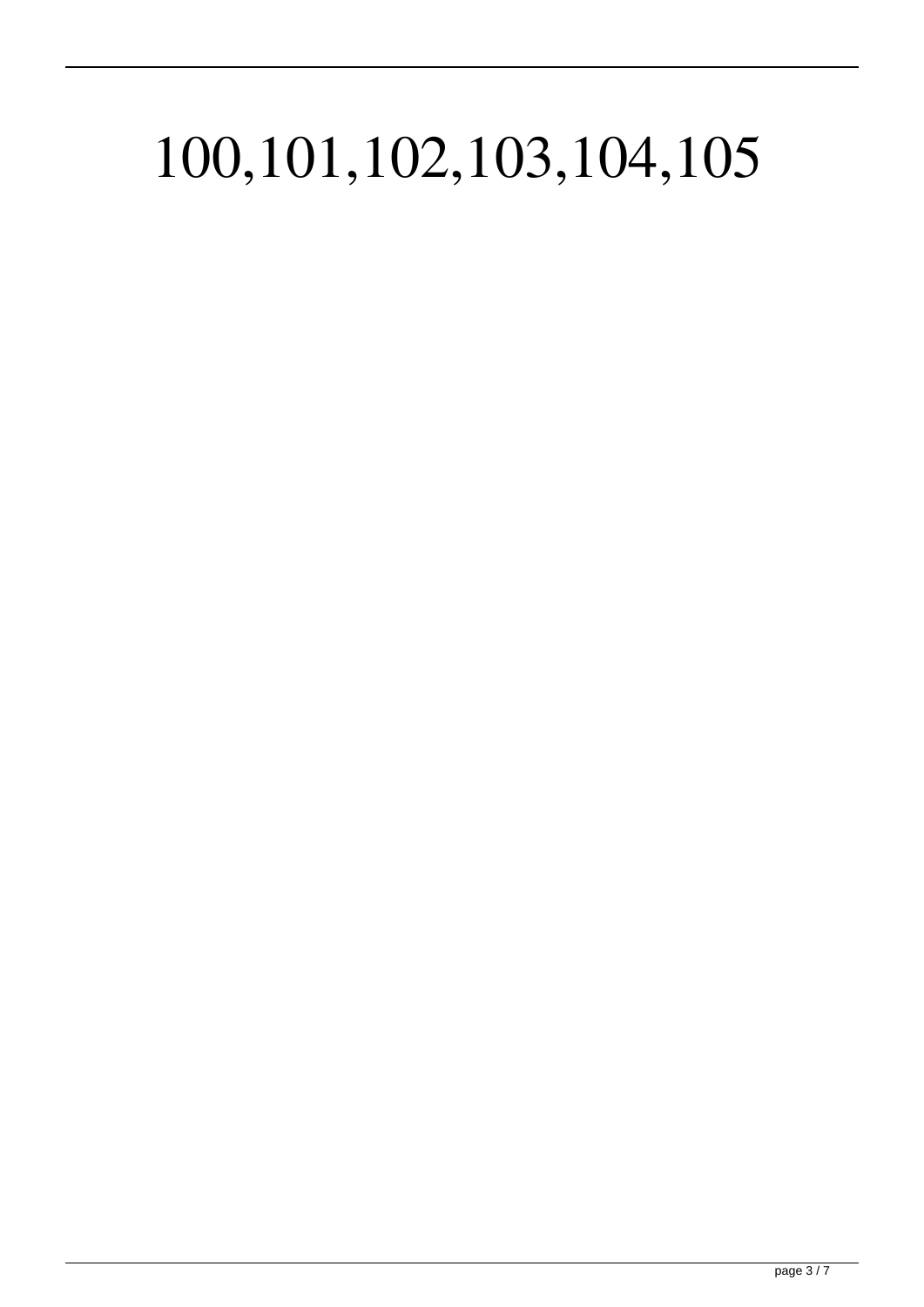Error [3550] 1 QTP.2.0. [2020.06.09 update from 2017 to 2020 How to : Step 1 : Uninstall previous version Step 2 : Install MSI Live Update 4.0.0.101 Step 3 : Reboot your PC Step 4 : Follow the onscreen instructions to complete installation. step 1 Remove all your previous version of Live Update : Run Live Update MSI repair Click Yes to remove all previously installed updates Step 2 Install Live Update 4.0.0.101.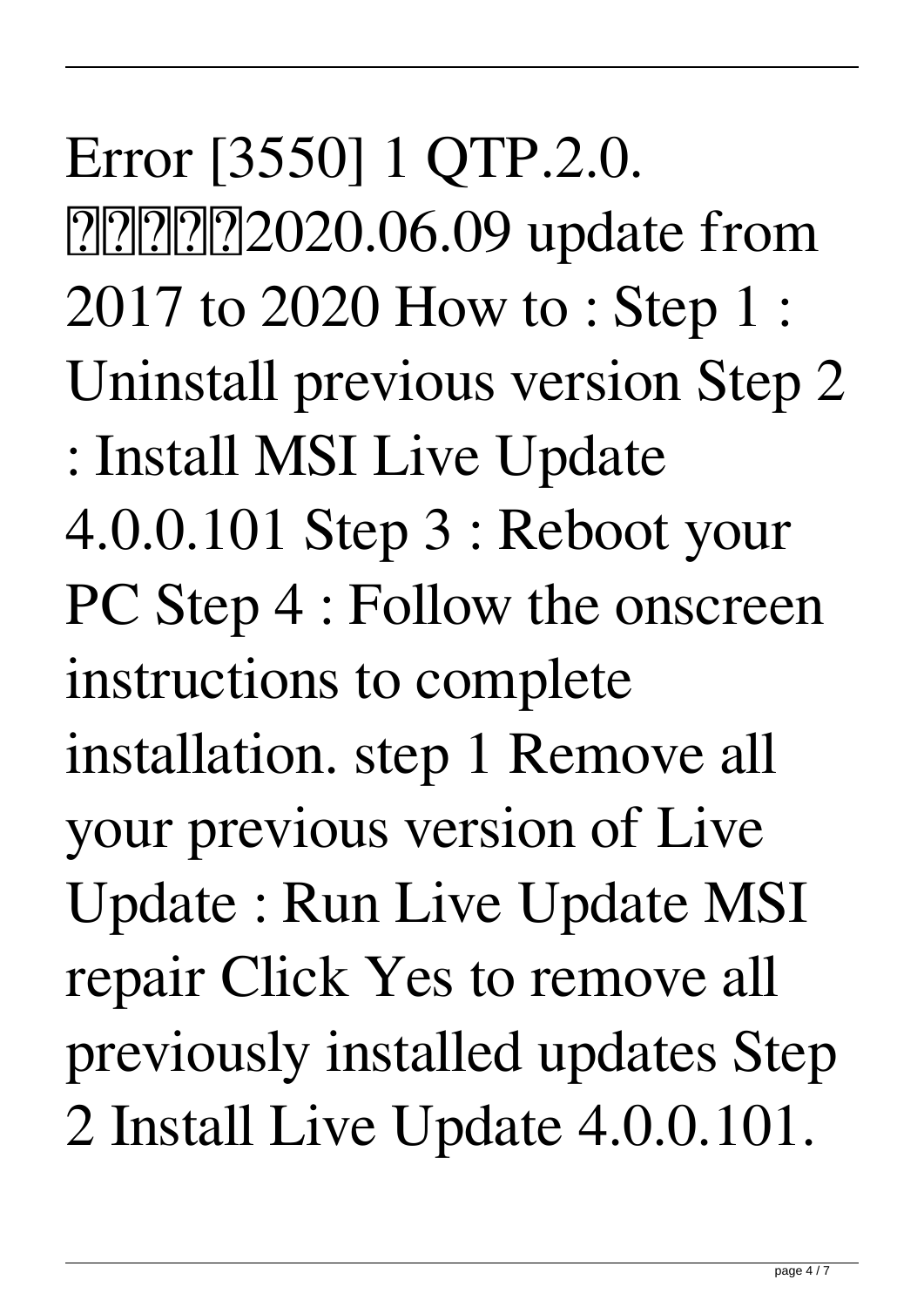Note : Important! You may have to run the Live Update 4.0.0.101 Setup again if you get a Setup error during the . this happens because of the drivers of previous version. Step 3 Reboot your PC Step 4 Follow the onscreen instructions to complete installation. If you are new to Live Update, here is a quick tip : For the upgrade path, You can make use of the third party utilities to upgrade Live Update, such as Live Update Smart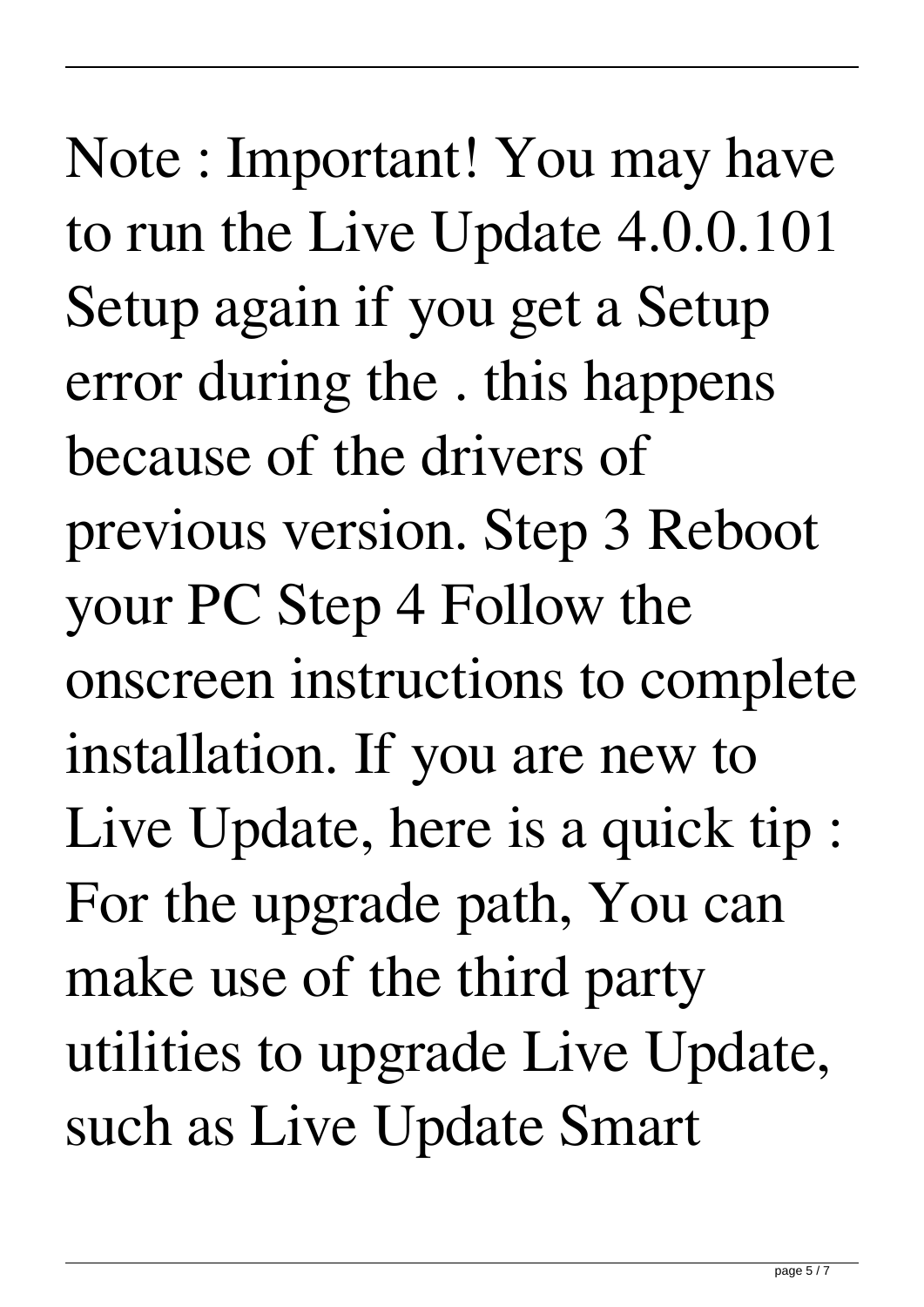Wizard - Setup a complete and guided Live Update experience Live Update Utility - Run in silent mode Kerio Update Utility - A complete and ready-to-use Live Update utility. # -\*- coding: utf-8 -\*- from. import storage class StorageWrapper(object): def \_\_init (self, storage): self.storage = storage self.store = None def getstate (self): return {'storage': self.storage} def \_setstate\_(self, d): self.storage = d['storage']